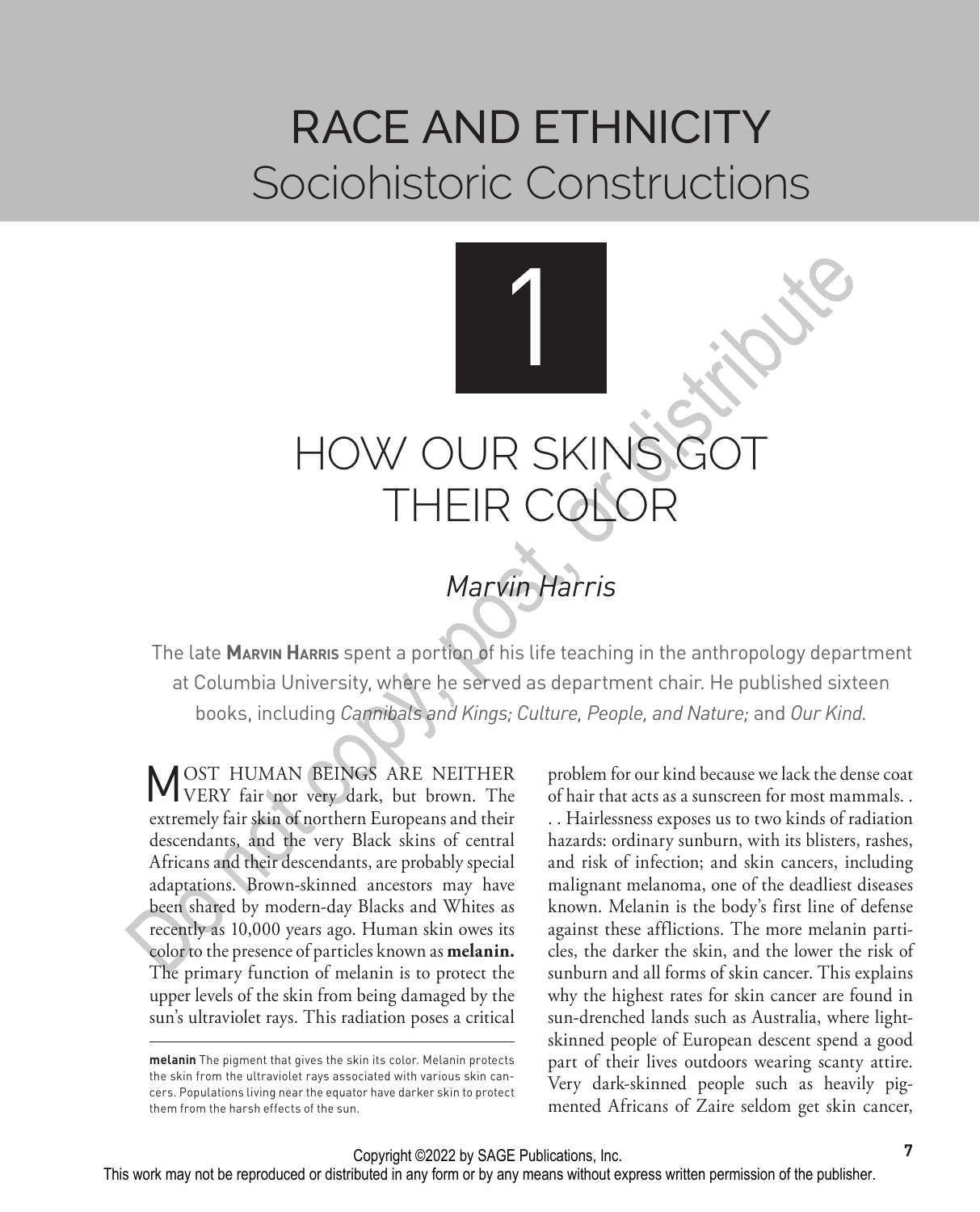## **QUESTIONS TO CONSIDER**

Cultural anthropologist Marvin Harris links the variations in skin color one can observe in traveling around the world to the human body's ability to adapt physically to changes in exposure to solar radiation. How do you explain his assertion that "White was beautiful because White was healthy" and "Black was beautiful because Black was healthy"?

but when they do, they get it on depigmented parts of their bodies—palms and lips.

If exposure to solar radiation had nothing but harmful effects, natural selection would have favored inky Black as the color for all human populations. But the sun's rays do not present an unmitigated threat. As it falls on the skin, sunshine converts a fatty substance in the epidermis into vitamin D. The blood carries vitamin D from the skin to the intestines (technically making it a hormone rather than a vitamin), where it plays a vital role in the absorption of calcium. In turn, calcium is vital for strong bones. Without it, people fall victim to the crippling diseases rickets and osteomalacia. In women, calcium deficiencies can result in a deformed birth canal, which makes childbirth lethal for both mother and fetus.

Vitamin D can be obtained from a few foods, primarily the oils and livers of marine fish. But inland populations must rely on the sun's rays and their own skins for the supply of this crucial substance. The particular color of a human population's skin, therefore, represents in large degree a trade-off between the hazards of too much versus too little solar radiation: acute sunburn and skin cancer on the one hand, and rickets and osteomalacia on the other. It is this trade-off that largely accounts for the preponderance of brown people in the world and for the general tendency for skin color to be darkest among **equatorial populations** and lightest among populations dwelling at higher latitudes.

At middle latitudes, the skin follows a strategy of changing colors with the seasons. Around the Mediterranean basin, for example, exposure to the summer sun brings high risk of cancer but low risk for rickets; the body produces more melanin and people grow darker (i.e., they get suntans). Winter reduces the risk of sunburn and cancer; the body produces less melanin, and the tan wears off.

The correlation between skin color and latitude is not perfect because other factors—such as the availability of foods containing vitamin D and calcium, regional cloud cover during the winter, amount of clothing worn, and cultural preferences—may work for or against the predicted relationship. Arctic-dwelling Eskimo, for example, are not as light-skinned as expected, but their habitat and economy afford them a diet that is exceptionally rich in both vitamin D and calcium.

Northern Europeans, obliged to wear heavy garments for protection against the long, cold, cloudy winters, were always at risk for rickets and osteomalacia from too little vitamin D and calcium. This risk increased sometime after 6000 B.C., when pioneer cattle herders who did not exploit marine resources began to appear in northern Europe. The risk would have been especially great for the brownskinned Mediterranean peoples who migrated northward along with the crops and farm animals. Samples of Caucasian skin (infant penile foreskin obtained at the time of circumcision) exposed to sunlight on cloudless days in Boston (42°N) from November through February produced no vitamin D. In Edmonton (52°N) this period extended from October to March. But further south (34°N) sunlight was effective in producing vitamin D in the middle of the winter. Almost all of Europe lies north of 42°N. Fair-skinned, nontanning individuals who could utilize the weakest and briefest doses of sunlight to synthesize vitamin D were strongly In they do, they get it on depigmented parts<br>
summer sun brings high risk of cancer but how risk<br>
bodics—palms and lips.<br>
for rickces the body produces more melanin and<br>
from the color radiation had nothing<br>
people grow dr

Copyright ©2022 by SAGE Publications, Inc.

**equatorial populations** Populations living near the equator.

This work may not be reproduced or distributed in any form or by any means without express written permission of the publisher.